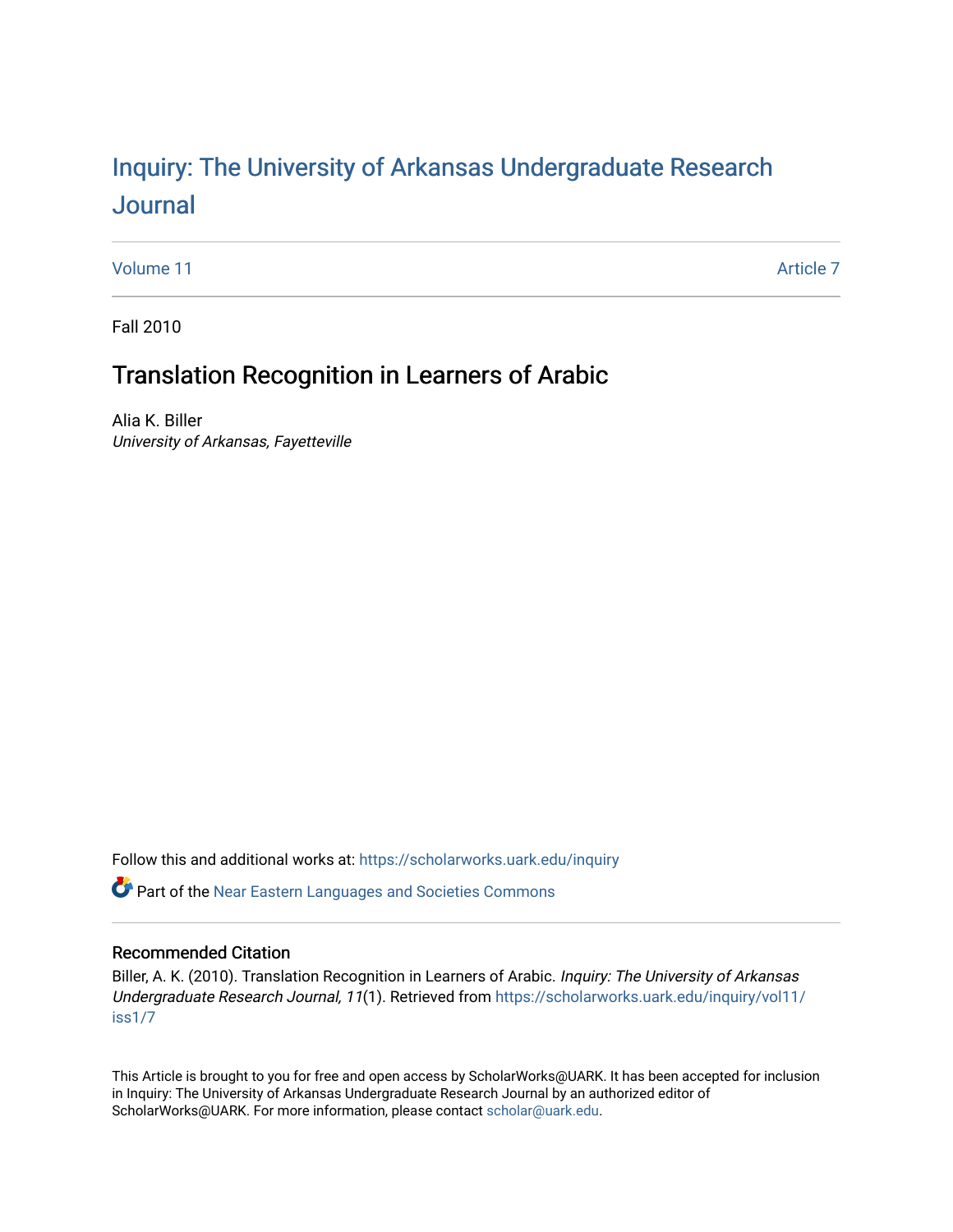## **TRANSLATION RECOGNITION IN LEARNERS OF ARABIC**

## **By Alia K. Biller**

## **Department of Psychology**

# **Faculty Mentor: William Levine Department of Psychology**

## **Abstract**

*The current study explored the role of phonology in the processing of Arabic words in native English speakers learning Arabic. Previous research demonstrates that three factors play a role in the mental processing of multiple languages: orthography, phonology, and semantics. Cognate studies have revealed that orthography is not the most important factor, but the roles of phonology and semantics are still indistinguishable from one another. The current study utilized phonologicallyembedded English words within Arabic words at three different points in the word, beginning, middle, and end, to determine the role of phonology separate from that of semantics (e.g., , pronounced tareekh, and tar is a beginning overlap pair). Participants from the University of Arkansas Arabic language program completed a translation recognition task. They were shown an Arabic word, followed by an English word, and asked to identify whether the English word was the correct translation. It was predicted that participants would take longer to say "no" to false translations with phonological overlap than to false translations without phonological overlap and that less experienced learners would exhibit this effect to a higher degree than more experienced learners. While, as predicted, the reaction times for false translations with phonological overlap were substantially slower than reaction times for false translations without phonological overlap in beginning and middle overlap conditions, no significant differences were found. Arabic proficiency was found to be negatively correlated with amount of phonological interference. The results generally support the importance of phonology in the mental processing of multiple languages, which can be combined with other findings in language research to supplement language learning programs.* 

### **Introduction**

Learning a second language is almost a necessity in many fields today, including education, politics, and business. However, the processes of learning a second language vary, and their effectiveness depends on many different factors. For instance, approaches to language learning range from participating in a formal classroom setting to living abroad to using computer software. Second-language learning can also occur at any point in life, common points being early childhood, high school, and college. Furthermore, the relationship between the native language and the language being learned affects acquisition. For example, a native English speaker might be more adept at learning French than Mandarin Chinese due to the greater similarity between English and French. Any combination of approaches, ages, and

languages may occur, along with many other factors, when learning a new language. Each combination specifically influences the rate of acquisition and retention and determines whether the learner ever truly acquires proficiency (Jared & Kroll, 2001). All of these factors are of great interest to researchers who wish to further uncover the process of learning another language.

The relationship between the native language and the language being learned is a factor of particular interest because the relationship itself has many components that can be explored. Some researchers investigate how similarities and differences in the grammar of two languages affect learning (Luk & Shirai, 2009). For example, does a native English speaker learn Arabic relatively slower than Indo-European languages because English has a sentence structure of subject-verb-object and Arabic has a sentence structure of verb-subject-object? Moreover, an extensive amount of research investigates how the relationship between multiple languages is represented in the mind (Drieghe & Van Heuven, 2002; Kerkhofs, Dijkstra, Chwilla, & De Bruijn, 2006). The main inquiries in this line of research are how the mind represents both languages and how these representations interact. In an examination of the literature, the exact nature of the mental representation of multiple languages often appears as a key to answering research inquiries. Within these mental representations, the associations among orthographic (i.e., the writing system of a language) representations, concepts, and phonological (i.e., the sounds that make up a language) representations emerge as playing an important role.

The current literature reflects an interest in the mental processing of multiple languages by articulating numerous theories. Kroll and Stewart (1994) proposed an influential theory called the "revised hierarchical model of lexical and conceptual representation" (RHM; see Figure 1), which is supported by much data. Its main tenet holds that processing and comprehending words in a second language (L2) is much more dependent on the first language (L1) than vice versa. This theory posits a strong link between L1 lexical items (i.e., words) and concepts. It also proposes that as an L2 is learned, the L2 lexical items are initially linked very strongly to the corresponding L1 word (e.g., *maison* in French to *house*) and very weakly to concepts (e.g., *maison* to all ideas about *house*). This results in L2 words being linked to concepts via L1 words during early stages of L2 learning. Therefore, an early L1 English learner of French seeing *maison* on a page would mentally (and unconsciously) progress from *maison* to *house* to all ideas about house instead of directly linking *maison* to all ideas about house. The RHM also posits that while the connection between L2 words and L1 words may be strong, the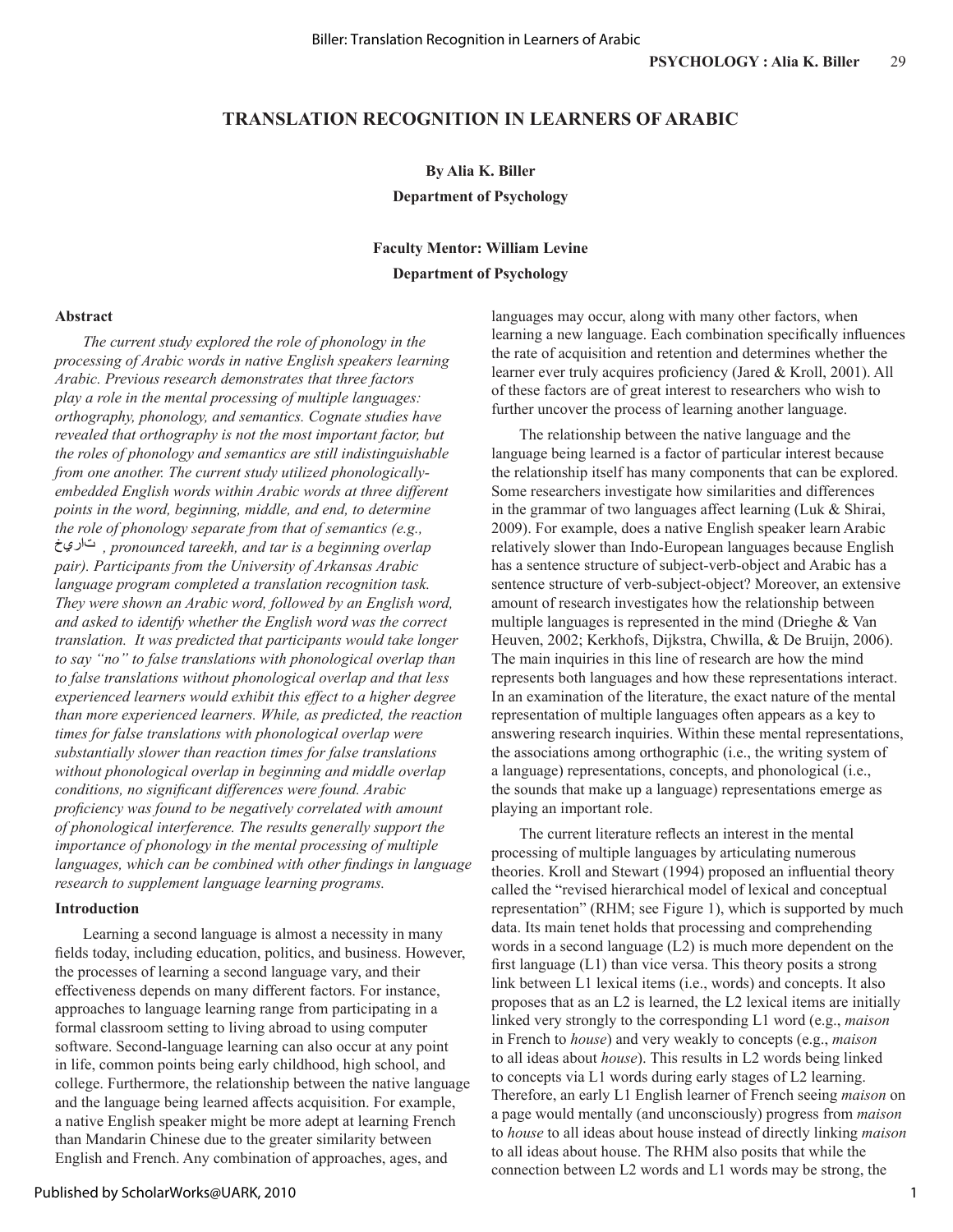30 INQUIRY Volume 11 2010

reverse is much weaker. The same learner of French, upon seeing house, progresses very quickly and strongly to all ideas about *house* but very slowly and weakly to *maison*. In the later stages of L2 learning, the link between L2 words and concepts strengthens; thus, mediation via L1 words becomes less necessary over time. Many factors play a role in how all these links are established and how they develop.



Figure 1. The revised hierarchical model (adapted from Kroll & Stewart, 1994).

The relative similarity between two languages can alter how they are mentally processed and, in turn, learned. Similarity can exist in many forms. Most important for the mental processing of words are phonological, orthographical, and semantic similarities (Gollan, Forster, & Frost, 1997). By investigating the roles of these similarities in the representation of multiple languages, researchers can gain insight into how words are processed, including whether processing one language activates another and how and under what conditions this happens.

Cognates are words in two languages that contain high degrees of orthographical, phonological, and semantic similarity in that they look and sound very similar and have almost the same meanings. False cognates (a.k.a. false friends or interlingual homographs and homophones) are words that have a high degree of orthographical and phonological similarity but no semantic similarity (Kim & Davis, 2003). *Bandage* in French and *bandage* in English, therefore, are cognates due to the fact that they have similar orthography, phonology, and the same meaning. *Avertissement* in French and *advertisement* in English are false cognates due to the fact that they have similar orthography and phonology but the French word means *warning* or *caution* and the English word is a type of publicity. Thus, cognates and false cognates allow the exploration of how similarities affect the mental processing of multiple languages.

In research literature, several facts about cognates have emerged. Cognates (*bandage-bandage*) are generally processed more quickly in the second language than words (matched on a number of variables such as frequency and length) that are noncognate translations (*maison-house*) (Kim & Davis, 2003; Jared & Kroll, 2001; Gollan et al., 1997). Researchers often equate faster processing speed to significant priming effects. For instance, experimenters often utilize a lexical decision task (LDT) in which participants must decide whether a letter string on a computer screen is an actual word in the target language (e.g., *house* vs. *touse* if the target language is English). Frequently, participants complete a task before the LDT in which they somehow process words (e.g., read aloud a list of words). Thus, if participants initially read aloud the French words *bandage*, *maison*, and

*bonjour*, they will likely most quickly decide that *bandage* is a word in English during the subsequent LTD. This result is called a priming effect because *bandage* in English was primed in the mental lexicon due to the presence of *bandage* in the first task. Priming effects are also seen in non-cognate translations (*maisonhouse*) but are not as strong (i.e., not as quickly identified during the LDT) (Gollan et al., 1997). Cognates and non-cognates provide an opportunity to test the three factors of orthography, phonology, and semantics in the mental processing of multiple languages in language learners and how they interact with one another.

## **Factors involved in the link between languages**

There are many theories as to which of the three abovementioned factors is most responsible for causing priming effects across languages. Gollan et al. (1997) argued that, because cognates have multiple shared lexical (i.e., orthographical, phonological, and semantic) representations, if the element of orthographic similarity were not present, priming effects would still occur. They conducted four studies with Hebrew-English cognates and non-cognate translation pairs which employed masked primes (i.e., a word was flashed quickly and then followed by random symbols) in one language and an LDT in the other language. Priming for both cognates and non-cognate translations was found, but only when the primes were in L1. Furthermore, priming for cognates was significantly stronger than priming for non-cognates in the same conditions. Gollan et al. argued that the stronger priming for cognates occurred because of their shared lexical representations. In other words, every time a cognate occurred in either language, the ability to recognize it in the other language increased. Therefore, under some conditions, orthographic overlap is not necessary for cognates to affect processing. In determining which lexical factors were most responsible for cognate priming and multiple-language processing in general, this study eliminated orthographic similarity, leaving phonological and semantic similarities as the causal factors.

Graduate and undergraduate students at Korean University participated in a study by Kim and Davis (2003) that examined the effect of task and similarity on priming. Cognates with semantic and phonetic overlap, non-cognate translations with only semantic overlap, false cognates with phonetic overlap (i.e., interlingual homophones), and a base group of words with no overlap across languages were utilized in different priming tasks, all of which were followed by an LDT. The results demonstrated significant priming following cognates and non-cognate translations. Thus, like the work of Gollan et al. (1997), this study eliminated orthographic similarity as necessary for priming, leaving phonological and semantic similarities as the causal factors and extending causality to different tasks and languages.

Bowers, Mimouni, and Arguin (2000) also posited that different lexical factors have different amounts of responsibility in the mental processing of multiple languages. However, they argued that orthographic similarity, rather than phonological or semantic similarity, is necessary to obtain cognate priming. Participants consisted of French-English bilinguals or Arabic-French bilinguals. The four conditions consisted of four different tasks, followed by an LDT. Notably, the cognate condition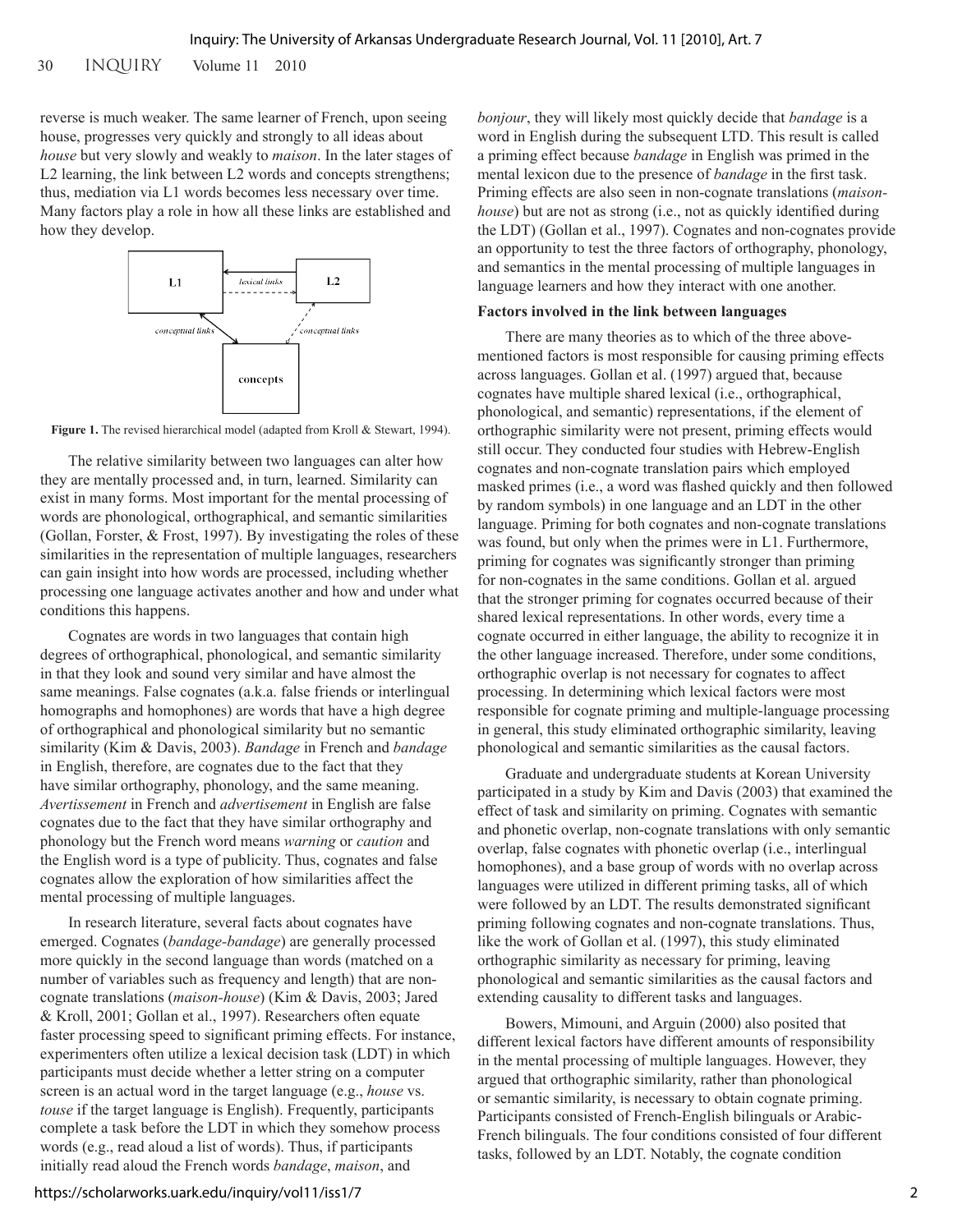involved reading cognates, and the cross-modal condition involved reading and speaking cognates. The French-English bilinguals demonstrated significantly greater cognate priming than cross-modal priming, while the Arabic-French bilinguals did not. However, the Arabic-French bilinguals did exhibit cognate priming. The authors argued that this result was due to the fact that cognate relations and their effects are bound to the orthographic system. However, these results only demonstrated that orthographic similarity may increase the strength of cognate priming and that lack of orthographic similarity does not eliminate cognate priming altogether.

Therefore, the links among L2 words, L1 words, and concepts in the RHM differ for cognates. Cognates compel the link that travels from L2 word to L1 word to concept (e.g., *bandage* to *bandage* to all ideas about *bandage*) to progress more rapidly than links for words that have lesser degrees of similarity (*maisonhouse* or *bonjour-house*). Both Kim and Davis (2003) and Gollan et al. (1997) revealed that of the three factors, orthography is not necessary to produce this quicker link. Yet, the roles of phonology and semantics are still indistinguishable from one another. It is unclear whether one factor facilitates the link more than the other.

## **The role of phonology in reading and production**

Many tasks used in research on language processing involve visual presentation of words. However, even for silent reading, research demonstrates a considerable role of phonology in the reading process for monolinguals and bilinguals. For example, Ashby and Rayner (2004) tested the role of phonology, specifically syllables, in silent reading among monolinguals. Participants' eyes were tracked while they read, and each target word was preceded by a prime of either consonant-vowel (CV) or consonant-vowelconsonant (CVC) that matched or mismatched the target word on which reading time was measured. For example, the target word balcony had a CV match prime of ba and mismatch of tu, as well as a CVC match prime of bal and a mismatch of tug. The results revealed that matching CV or CVC to the target word produced shorter reading times. These findings support the theory that phonological representations, especially syllables, are utilized in silent reading.

Hoshino and Kroll (2008) studied the role of phonology in picture naming. Past research (Costa, Caramazza, & Sebastián-Gallés, 2000) illustrated that bilinguals name pictures more quickly when the picture is a cognate as compared to a noncognate. The goal of Hoshino and Kroll's study was to determine whether the same effect exists when the scripts of the two languages differ. The participants were either Spanish-English bilinguals or Japanese-English bilinguals. In the critical trials, the participants were presented with pictures of an English-Spanish-Japanese cognate, an English-Spanish cognate, or an English-Japanese cognate and were told to say the name in English (the L2 for all participants) as quickly as possible; they were not alerted to the role of their L1 in the task. It was found that a similar pattern emerged for both groups of participants: faster naming when the picture was a cognate in their two languages. These results demonstrate the activation of phonology of the non-target language (L1), even when the orthographies differ.

## **Cross-language links in L2 development**

Several studies have shown that similarities between words in two languages affect people in the early acquisition stages differently than those in the later acquisition stages. Most notably, Talamas, Kroll, and Dufour (1999) executed a study to specifically test multi-language processing at different levels of L2 proficiency. The authors cited the RHM, emphasizing that when an individual is beginning to learn a new language, there is a strong reliance on the L2-to-L1–to-concept link. However, words such as cognates seem to make the link progress more quickly. Talamas et al. proposed that with more learning, more-proficient L2 learners are better able to conceptually mediate L2, and mediation via L1 moves much more quickly or is eradicated completely. Because of this early reliance on lexical form (orthographical, phonological) to mediate access to concepts, the authors predicted that lessproficient bilinguals would be more sensitive to orthographical or phonological manipulations, while more-proficient bilinguals would be more sensitive to semantic manipulations.

To test these predictions, Talamas et al. (1999) created three groups of pairs of words for a translation-recognition task in English-Spanish: form-related pairs, semantically-related pairs, and unrelated pairs. In a translation-recognition task, each participant saw many word pairs and was asked to identify whether the second word in the pair was the correct translation of the first. When analyzing the false translation pairs, the authors found their predictions to be correct: the less-proficient participants were more influenced by form-related pairs, and the more-proficient participants were more influenced by semantically-related pairs. These findings suggest the occurrence of a shift in the process of second-language learning from a reliance on word form and sound (orthography and phonology) to a reliance on word meaning (semantics). Additionally, in their study, Gollan et al. (1997) found stronger priming effects for cognates in less-balanced bilinguals (i.e., those especially dominant in one language) in a post-hoc analysis. The cognates in Gollan et al.'s study were Hebrew-English and therefore only contained phonological and semantic overlap. Thus, Gollan et al. claimed that when less-balanced bilinguals process L2, they have a greater reliance on phonology than do more-balanced bilinguals.

Jared and Kroll (2001) performed a study that tested both the activation of phonological representations and the effects of level of proficiency on the mental processing of multiple languages. The participants were either French-English bilinguals or English-French bilinguals. The main goal of the study was to determine if French neighbors (i.e., words that share a word body with target word but have different pronunciations) slowed down the naming of English words. They created three groups of words. The first was the no-enemies group, meaning that the word bodies, the cluster of letters at the end of the word, were consistently pronounced in words across the English language and did not exist in French (e.g., *bump*, which has 'ump' as its ending, and which is pronounced consistently across all English words that contain it). The second group was the French-enemies group, which consisted of word bodies pronounced consistently in English and pronounced differently in French (e.g., bait [English] to *fait*, *lait* [French]). The third group was the English-enemies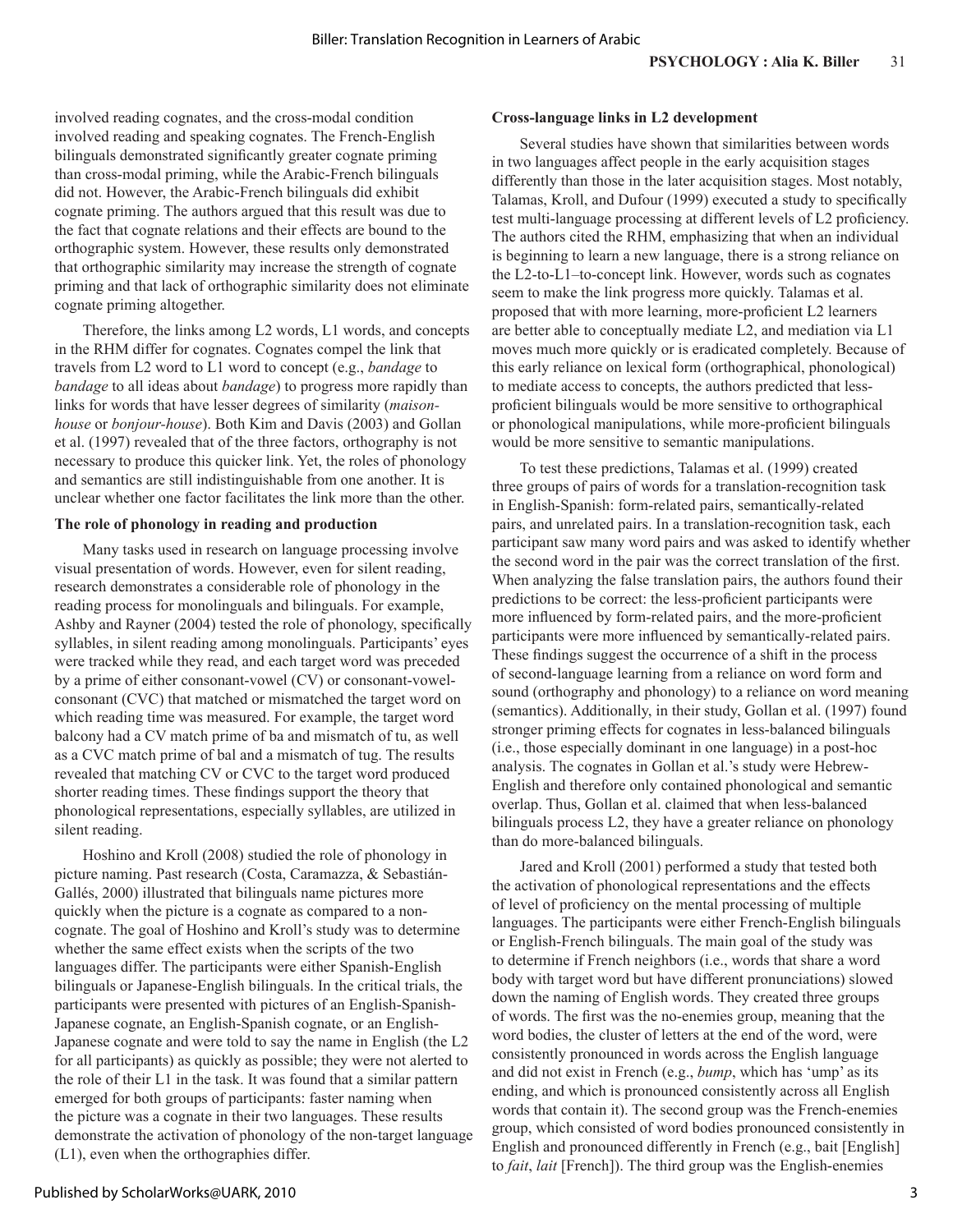group, in which the word bodies were inconsistent in English and nonexistent in French (e.g., *bead*, which has "enemies" such as *dead* and *head*). All participants named words presented to them in an English block, a French block, and then an English block again, after which they named pictures in French.

When analyzing the results, the authors also divided the participants into more- and less-proficient groups by accuracy in picture naming. Both proficiency groups showed more influence of French enemies only in the second block of English words, that is, only when previously exposed to French. Also, the lessproficient group showed more interference from the Frenchenemy pairs. Importantly, the study revealed that when the L1 was English, less-proficient bilinguals activated similar sounds in both languages to such an extent as to cause interference.

## **The current study**

The current study builds upon the existing literature about the roles of phonological, orthographical, and semantic factors and levels of proficiency in the mental processing of multiple languages. The primary goal of the present study was to determine the extent to which phonology plays a role when a native-English speaker is reading Arabic. This was accomplished by using a translation-recognition task similar to that used by Talamas et al. (1999). While there already exists evidence that phonology plays a role in the processing of words by bilinguals across two languages with different scripts (i.e., alphabets), phonological effects have not been demonstrated in this type of translation task.

The translation recognition task allowed a test of the role of phonology without orthographic or semantic similarities in order to determine the degree of importance of phonology itself. The critical pairs were those that were incorrect translations and were also Arabic-English pairs in which the English word was embedded in the Arabic word (e.g., [pronounced *tareekh*] – tar). Incorrect translation pairs were divided into three types based on where in the Arabic word the overlap occurred: a beginning, middle, or end (not rhyme) overlap (e.g., [*tareekh*] – *tar* is a beginning overlap pair). Each embedded English word was used as its own control in a between-participants manner. For instance, if  $\dot{\varepsilon}$ <sup> $\dot{\varepsilon}$  $-$ *tar* was seen by one participant; then the next saw tar</sup> paired with a different Arabic word (unrelated and length-matched  $_{\rm to}$  ا تاري خ $_{\rm h}$ 

The secondary goal was to test the effect of phonological similarity between groups with different levels of Arabic proficiency. This goal was accomplished by recruiting participants of varied experience and skill with Arabic.

It was predicted that the phonologically-related word pairs would interfere with making the translation-recognition decision more than phonologically-unrelated word pairs. Thus, phonologically-related pairs should have longer reaction times (RTs) than phonologically unrelated pairs. Although there is existing evidence that phonology plays a role in the processing of words by bilinguals across two languages with different scripts (i.e., alphabets) (Gollan et al., 1997; Kim & Davis, 2003), this has not been previously demonstrated in a translation task such as the one used in this study. Additionally, more experienced learners should have less interference than less experienced learners

(c.f. Jared & Kroll, 2001, Talamas et al., 1999). Accordingly, experience should negatively correlate with measures of interference.

## **Method**

#### *Participants*

The participants were 20 undergraduate students at the University of Arkansas enrolled in Arabic-language classes. Due to the structure of the Arabic program, each participant was in either the second, fourth, or sixth semester of study. An objective measure of the proficiency of each participant was gained from accuracy performance on a translation-recognition task which required recognition of correct and incorrect translations. Participants were recruited during a class meeting, at which students were informed of and offered the opportunity to participate in the study. All participants were monetarily compensated (\$10) for their time.

#### *Materials and Design*

This study utilized a translation-recognition task. All Arabic words were found in book one of the Al-Kitaab Arabic textbook series (Brustad et al., 2004), the sole language source in the University of Arkansas' Arabic program. Due to the relative novice status of the participants, a frequency measure of written or spoken Arabic was not necessary or useful.

A list of 54 Arabic words was compiled as the experimental items of interest. Each of these Arabic words was paired with two English words: a correct translation (CT) and a false translation (FT). The FTs were of three types depending on where the English word's phonology overlapped in the Arabic word: beginning, middle, or end. For instance, a beginning overlap word was the tar in (pronounced *tareekh*), a middle overlap word was the tab in (*maktaba*), and an end overlap word was the loose in (*faloose)* (see the Appendix for a complete list of experimental items). CT reactions times were not of interest theoretically in this study. Additionally, the English word in each FT pair was paired with an Arabic word that was the same length as the original Arabic word to serve as a control.

A "family" of word-pairings thus contained three pairs: the CT, the FT, and the control. For example, one family began with the CT pair composed of the Arabic word (*tareekh*) and its English translation of history. The FT in this family was (*tareekh*) paired with tar. The related control was (*mintaqa*) paired with tar (see Table 1). Each participant only saw one of these three pairings. Therefore, the response time to tar in the FT pair was compared to the response time to tar in the control pair in a between-participants manner.

**Table 1.** Sample stimuli.

| Overlap condition | Arabic word         | Correct translation | False translation | Control               |
|-------------------|---------------------|---------------------|-------------------|-----------------------|
| Beginning         | تاريخ<br>(tareekh)  | history             | tar               | مزطقة<br>(mintaqa)    |
| Middle            | طاولءَ<br>(teweela) | table               | wheel             | عائلة<br>(aaila)      |
| End               | أخبار<br>(ikhbaar)  | news                | bar               | وظئيفءة<br>(watheefa) |

Note: Arabic words appeared in Arabic letters; the transliterations in parentheses are provided to illustrate the overlap in phonology between the Arabic and English words.

https://scholarworks.uark.edu/inquiry/vol11/iss1/7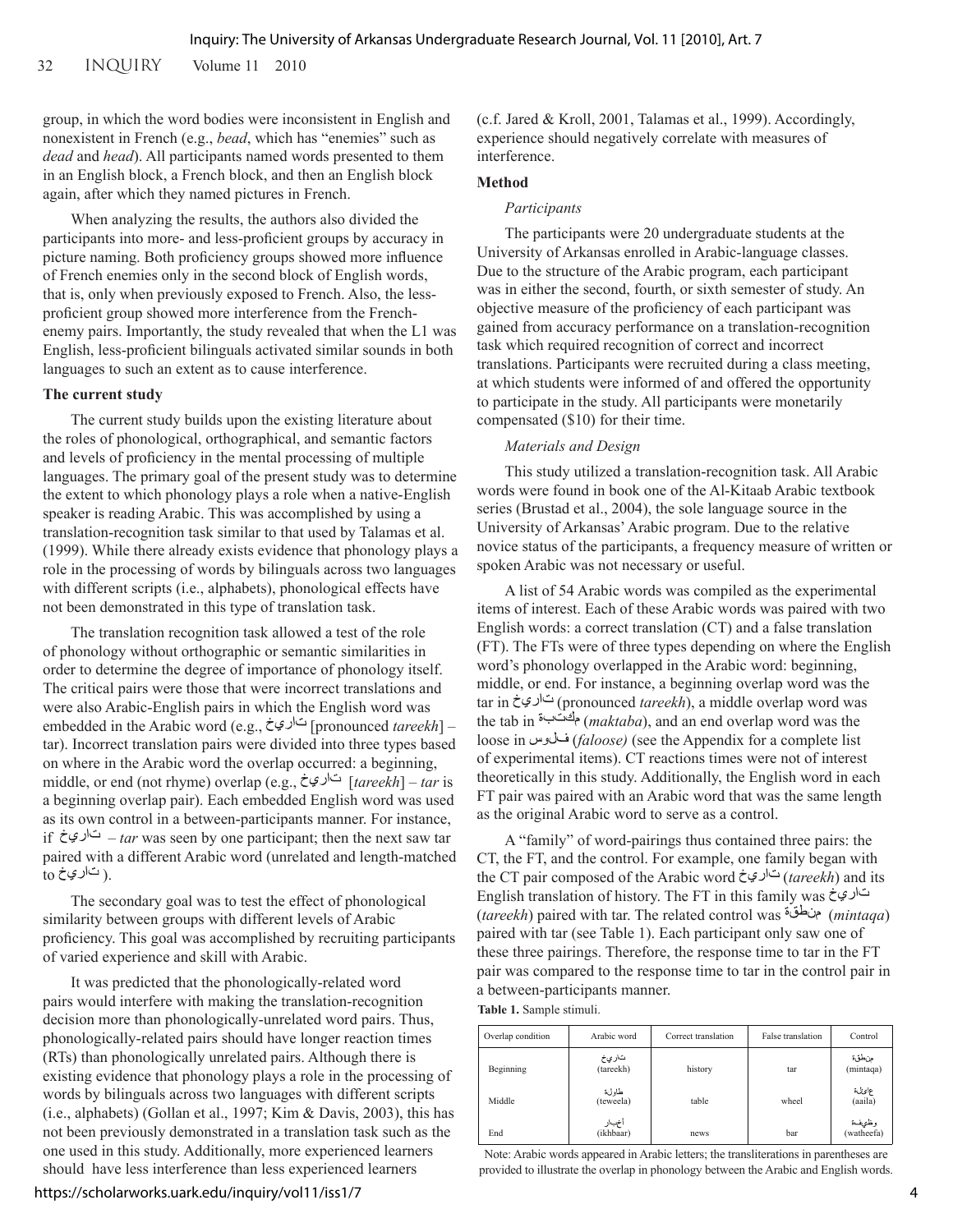Two lists were created, each with 54 of the Arabic experimental words. One-third of the experimental words in each list were paired with the CT (*tareekh-history*), one-third were paired with the FT (*tareekh-tar*), and one-third were replaced by their control (mintaqa-tar). Of the 18 CTs in each list, one-third were beginning overlap, one-third were middle overlap, and onethird were end overlap. The same division occurred in the FTs and the controls. Each list was constructed so that if an Arabic word appeared with an FT on one list (e.g. *tareekh-tar*), then its control appeared on the other list (e.g. *mintaqa-tar*). Each participant only saw one list; that is, each participant saw tar only once. In addition to the experimental trials, 54 filler trials were also seen by each participant. The purpose of the filler trials was two-fold. The first purpose was to equate the number of correct translations and incorrect translations seen by each participant. Thus, 36 filler trials were correct translations, and 18 filler trials were incorrect translations. Including both experimental and filler items, each participant saw 54 correct-translations pairs and 54 falsetranslations pairs. The second purpose was to ensure that some of the correct translations contained monosyllabic English words. This was necessary due to the fact that many of the FT English words were monosyllabic (e.g., tar). Therefore, the condition (CT, FT, control) and overlap (beginning, middle, end) were manipulated within participants, and the lists were manipulated between participants.

## *Procedures*

Each participant was tested individually in a room with a computer using the DirectRT computer program. The labels "Y" and "N" were taped over the left and right arrow keys of the keyboard, respectively. During each trial, a (+) was seen in the middle of the screen until the spacebar was pressed to indicate readiness. The (+) was replaced by an Arabic word for 1500 ms, followed by a blank screen for 100 ms. An English word then appeared in the middle of the screen for 400 ms, after which a blank screen remained until the participant pressed the left arrow to indicate a correct translation or the right arrow to indicate an incorrect translation. The time from the appearance of the English word until the button press was recorded as the time required to decide whether the translation was correct. The (+) then reappeared.

Each participant first read instructions and completed two practice trials with an experimenter present. The participants were told to place the left hand on the spacebar and two right fingers on the left and right arrow keys. Upon concluding all trials, the order of which was randomized anew for each participant, the participants completed a language-history questionnaire (the results of which are not reported). The entire experiment lasted approximately 20 minutes. The participants were then debriefed and thanked.

## **Results**

#### *Data-screening*

Twenty participants participated in the study. None of the data were excluded from analysis due to excessive errors on the translation-recognition task or noncompliance with instructions. For each participant, reaction times (RT) on correct translationrecognition trials that were classified as outliers according to Tukey's (1977) criterion were excluded from further analysis. This resulted in 6.0% of the RTs being excluded.

## *Correct Translations*

For correct translations for experimental items, mean RTs and accuracy were calculated for each overlap type (beginning, middle, end). Beginning overlap showed a MRT =  $1120$ , Macc = .83. Middle overlap showed a MRT = 1540, Macc = .89. End overlap showed a MRT = 1333, Macc = .89. Because these results are not of theoretical interest, they will not be discussed further.

## *False Translation and Controls*

Mean RTs (see Figure 2) and accuracy (see Table 2) were calculated for FTs and their related controls for each overlap type (beginning, middle, end). For beginning and middle overlap items, reaction times for FTs were slower than those of the controls, as expected. For end overlap items, reaction times for FTs were very close to those of the controls.



**Figure 2.** Mean reaction time for correct translation-recognition decisions as a function of condition (with standard error bars).

**Table 2.** Mean accuracies and reaction times on experimental trials as a function of condition.

|                   | Accuracy                 |             | Reaction Time (in msec)  |              |
|-------------------|--------------------------|-------------|--------------------------|--------------|
| Overlap condition | <b>False Translation</b> | Control     | <b>False Translation</b> | Control      |
| Beginning         | .950(.024)               | .975(.014)  | 1222 (151.7)             | 1095 (89.3)  |
| Middle            | .958(.021)               | .967(0.015) | 1309 (124.7)             | 1174(181.1)  |
| End               | .983(.011)               | .967(0.019) | 1244(141.1)              | 1241 (105.7) |

Note: Standard errors/deviations are in parentheses

A 3 (overlap: beginning, middle, end)  $\times$  2 (condition: control, FT) repeated-measures ANOVA was conducted on RTs; an alpha level of .05 was adopted as the criterion for statistical significance. No significant main effect of condition was revealed  $(F(1, 19)) =$ 1.21,  $p = .29$ ), no significant main effect of overlap was revealed  $(F(2, 38) = 1.56, p = .22)$ , and no significant interaction of overlap and condition was revealed  $(F(2, 38) = 0.73, p = .49)$ .  $A$  3  $\times$  2 ANOVA was also conducted on accuracies, which were nearly uniform (all  $\geq$  .95), with similar results. Therefore, neither condition nor overlap alone caused a significant difference in reaction time or accuracy. Additionally, no certain pairing of condition or overlap was significantly different for reaction time or accuracy.

Despite the ANOVA results, effect sizes were calculated for each condition. The mean reaction time, in milliseconds, for the FTs was slower than that of the controls for beginning overlap to an extent that the standardized effect size  $(d = 0.26)$  was at a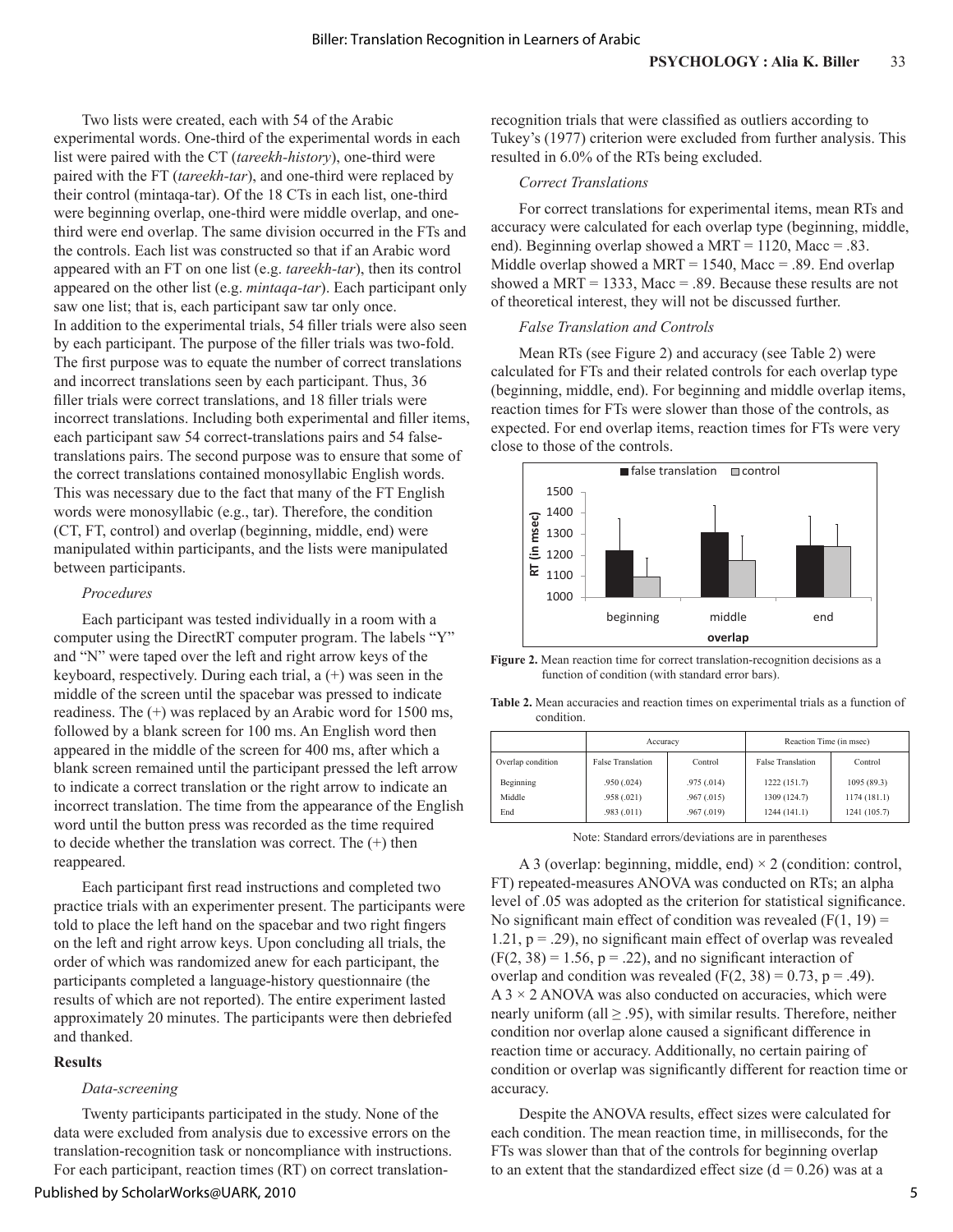34 INQUIRY Volume 11 2010

magnitude that is traditionally considered of medium size (Cohen, 1992). The mean reaction time for the FTs was also slower than that of the controls for middle overlap to such an extent that the standardized effect size  $(d = 0.34)$  was of medium size. The mean reaction time for FTs was very similar to that of the control for end overlap. Thus, only the effects seen in the beginning and middle overlap items were of medium size.

## *Proficiency*

Proficiency was measured and correlated with interference measures. Performance (proportion correct) on filler trials was used as a measure of proficiency for each participant, ranging from .76 to .99 ( $M = .90$ ,  $SD = .07$ ). To examine the role of proficiency in the results, three interference scores were computed for each participant, one for each overlap condition. For instance, beginning interference for a participant was equal to that participant's mean beginning FT reaction time minus the mean beginning control reaction time. Proficiency scores were then correlated with the interference measures. Beginning and middle overlap correlations approached significance, while end overlap did not (beginning:  $r =$  $-40$ ,  $p = .08$ ; middle:  $r = -.39$ ,  $p = .09$ ; end:  $r = -.03$ ,  $p = .92$ ). The beginning- and middle-overlap correlations are both large in terms of effect size (Cohen, 1992). Therefore, the beginning and middle overlap conditions demonstrated a strong and nearly significant correlation, suggesting that the higher the proficiency, the lower the interference effect.

## **Discussion**

This study was designed to examine whether phonological overlap across English and Arabic plays a role when native-English speakers read Arabic and whether less-experienced learners are more affected by phonological similarities than are more-experienced learners. Participants were recruited from University of Arkansas Arabic-language classes and were asked to complete a translation-recognition task. The false translations (FTs) of interest had an English word phonologically embedded at the beginning, middle, or end of the Arabic word (e.g., tareekhtar). The reaction times of these FTs were compared to FTs in which no phonological overlap was present (e.g., mintaqa-tar).

Unlike cognates, the stimuli in this study contained Arabic-English word pairs with phonological similarities but without semantic similarities. Arabic and English were used in part because they share no orthographic similarities. It was predicted that pairs with phonological overlap would take longer to process than pairs without phonological overlap, resulting in longer reaction times. For beginning and middle overlap, FTs with phonological overlap produced the expected longer reaction times than FTs without phonological overlap. The differences were not significant, but the effect sizes for beginning and middle overlap were medium.

Earlier studies demonstrated that less-experienced learners are more affected by phonological similarities than are moreexperienced learners (Gollan et al., 1997; Talamas et al., 1999). Therefore, it was predicted that the more-experienced learners would exhibit less interference, evidenced by a negative correlation between proficiency and interference. For each overlap type (beginning, middle, end), an interference measurement was

calculated (FT reaction time – control reaction time) and was correlated with a measure of proficiency (proportion correct on filler trials). Beginning and middle overlap correlations approached significance at the .05 level. Thus, less-experienced learners appeared to be more affected by phonological overlap than were more-experienced learners.

The results of this study did not provide statistical confirmation of the predictions for the role of phonological overlap in processing Arabic words. There was nearly-significant evidence for predicted proficiency effects. The small sample size  $(n = 20)$ , due to the difficulty in recruiting participants and time constraints, contributed to the lack of significant findings. Generally, the larger the sample size, the clearer the effects revealed in the data because irrelevant factors have less influence. Effects similar in magnitude to those reported above might be significant with a larger sample.

The end-overlap condition never mirrored the patterns shown in the beginning- and middle-overlap conditions. Various syllabic hypotheses posit that at least the first one or two syllables trigger lexical access, if not the first few sounds (e.g., Tagliapitra, Fanari, Collina, & Tabossi, 2009). The beginning overlap condition contained phonological overlap in the first syllable, and the middle overlap condition usually contained phonological overlap in the second syllable. According to the syllabic hypotheses, the first two syllables contain a great deal of information that plays an important role in (unconsciously) looking up words in one's mental dictionary (see also Ashby & Rayner, 2004). Thus, it is not surprising that the beginning- and middle-overlap conditions were more affected by phonological overlap than was the endoverlap condition. The pattern of data matches the predictions reasonably well, and beginning- and middle-overlap effects may be more evident with a larger sample size. Because the end overlap condition does not follow the pattern of results or predictions, it is probable that the end of a word plays little or no part in phonological processing. Therefore, further research would benefit by eliminating this condition.

Of the three factors that influence the links in the RHM (Kroll & Stewart, 1994), only phonology was tested in this study. Previous research nearly eliminated orthographic similarity as a necessary cause of cognate priming but demonstrated that it strengthens cognate priming (Bowers et al., 2000; Gollan et al., 1997; Jared & Kroll, 2001; Kim & Davis, 2003). Of the two remaining factors, phonological similarity affects less-experienced learners more than semantic similarity (Talamas et al., 1999). As less-experienced learners read relatively new words, they initially sound out the word, which, assuming they know the translation, activates the correct L1 translation and then finally the concept. In the process of sounding out the word, the English embedded word is also activated, or primed, which makes it harder to reject the FT (tar). Because more-experienced learners recognize words on sight instead of sounding them out, they are not as affected by phonological similarity. Of course, due to the nonsignificant outcomes in this study, this effect is only speculative, although there is evidence for this speculation in the findings of previous research (Talamas et al., 1999).

To further enhance this line of research, a condition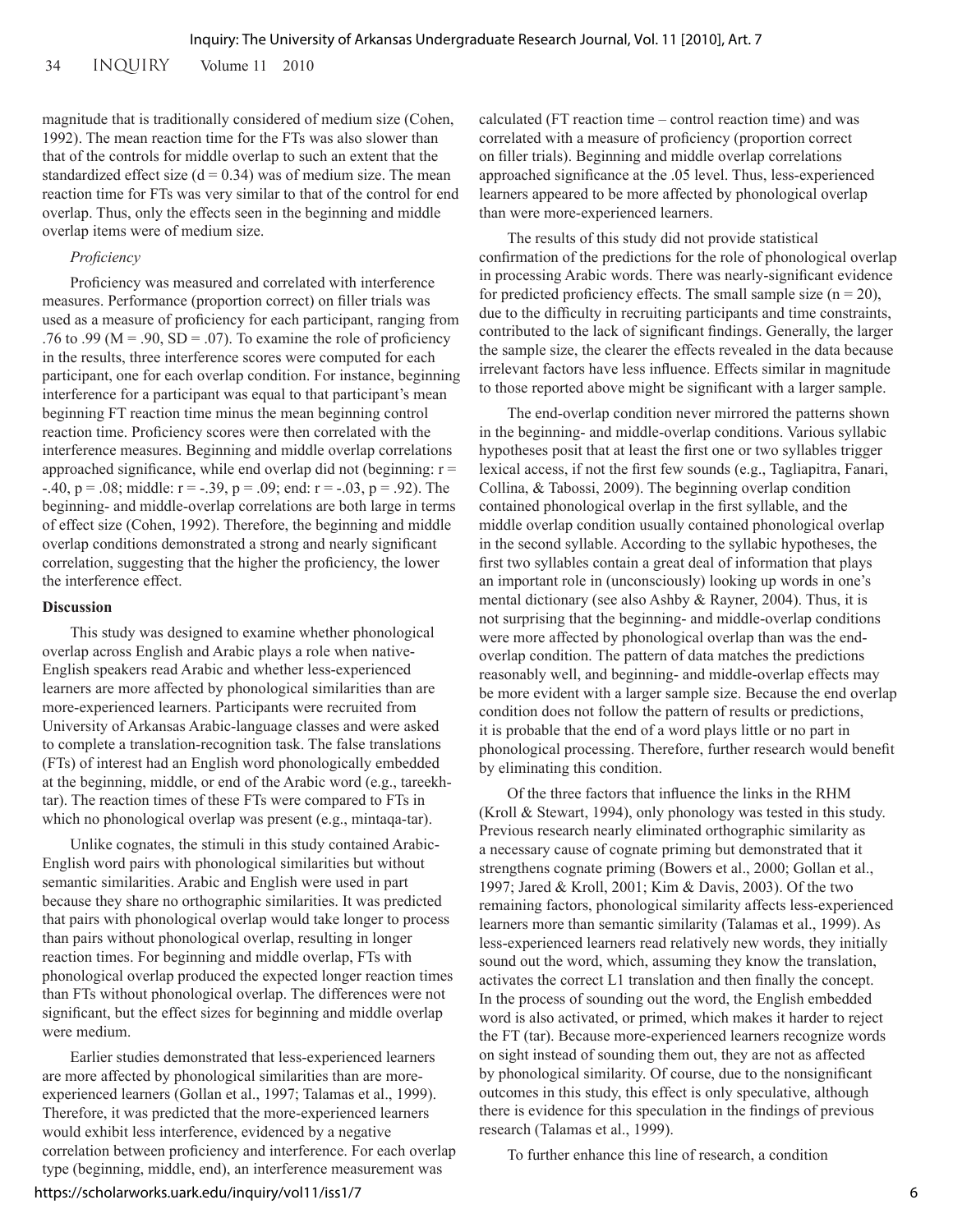containing semantic overlap should be included and compared to the phonological-overlap condition in this study. The same basic experimental design is usable, but the critical FTs would contain semantic similarities instead of phonological (e.g. tareekh[history]–time). Proficiency correlation would be expected to demonstrate the opposite of those observed in the phonological condition. Semantic overlap is expected to interfere more with the processing of more-experienced learners than that of lessexperienced learners (Talamas et al., 1999). The size of the effects overall in the two conditions should also be compared in order to determine if one condition exhibits stronger effects, which would indicate a more influential link in the mental processing of multiple languages.

Conducting other types of research concerning the degree of phonological and semantic similarity would also enhance these findings. A comparison of the effects of homophones, cognates, and non-cognates in Arabic-English bilinguals would further demonstrate which factors affect the processing of multiple languages. However, Arabic and English have a small percentage of homophones and cognates, very few of which are encountered by novice learners of Arabic. Moreover, many Arabic words that became an English word contain a definite article and noun. For example, is pronounced alkuhool, and means "the alcohol," whereas the English word alcohol is simply a bare noun without an article. Thus, this type of study would benefit from using participants from a truly bilingual population rather than relative novices in Arabic. Also, this type of study involving any two languages without orthographic overlap (e.g. English-Japanese) would likely produce more knowledge in the field of mental processing of multiple languages.

The current study built on previous findings and research concerning cognates but utilized words with partial phonological overlap instead of the full phonological and semantic overlap of cognates. The results revealed that phonological similarity may play an important role in the mental processing of multiple languages, but more research is necessary to determine its exact role. Often, language researchers work in tandem with coordinators of second language learning (SLA) and teaching English as a second language (TESOL) programs in order to implement new techniques. Phonology as a field is growing in importance within the SLA and TESOL communities (Jared & Kroll, 2001). By solving one piece of the puzzle at a time, researchers can discover the complicated process by which second languages are acquired.

## **References**

- Ashby, J., & Rayner, K. (2004). Representing syllable information during silent reading: Evidence from eye movements. *Language and Cognitive Processes*, 19, 391-426.
- Bowers, J., Mimouni, Z., & Arguin, M. (2000). Orthography plays a critical role in cognate priming: Evidence from French/English and Arabic/French cognates. *Memory & Cognition*, 28, 1289-1296.
- Brustad, K., Al-Batal, M., & Al-Tonsi, A. (2004). *Al-Kitaab fii ta-allum al-Arabiyya with DVDs: A textbook for*

*beginning Arabic* (2nd ed.). Washington, DC: Georgetown University Press.

- Cohen, J. (1992). A power primer. Psychological Bulletin, 112, 155-159.
- Costa, A., Caramazza, A., & Sebastián-Gallés, N. (2000). The cognate facilitation effect: Implications for models of lexical access. *Journal of Experimental Psychology: Learning, Memory, and Cognition*, 26, 1238-1296.
- Drieghe, A., & Van Heuven, W. J. B. (2002). The architecture of the bilingual word recognition system; From identification to decision. *Bilingualism: Language and Cognition*, 5, 175-197.
- Gollan, T., Forster, K., & Frost, R. (1997). Translation priming with different scripts: Masked priming with cognates and noncognates in Hebrew-English bilinguals. *Journal of Experimental Psychology*, 23, 1122-1139.
- Hoshino, N., & Kroll, J. (2008). Cognate effects in picture naming: Does cross-language activation survive a change of script? *Cognition,* 106*,* 501-511.
- Jared, D., & Kroll, J. (2001). Do bilinguals activate phonological representations in one or both of their languages when naming words? *Journal of Memory and Language*, 44, 2-31.
- Kerkhofs, R., Dijkstra, T., Chwilla, D., & De Bruijn, E. (2006). Testing a model for bilingual semantic priming with interlingual homographs: RT and N400 effects. *Brain Research*, 1068, 170-183.
- Kim, J., & Davis, C. (2003). Task effects in masked crossscript translation and phonological priming. *Journal of Memory and Language*, 49, 484-499.
- Kroll, J. F., & Stewart, E. (1994). Category interference in translation and picture naming: Evidence for asymmetric connections between bilingual memory representations. *Journal of Memory and Language*, 33, 149-174.
- Luk, Z., & Shirai, Y. (2009). Is the acquisition order of grammatical morphemes impervious to L1 knowledge? Evidence from the acquisition of plural -s, articles, and possessive's. *Language Learning*, 59, 721-754.
- Tagliapitra, L., Fanari, R., Collina, S., & Tabossi, P. (2009). Syllabic effects in Italian lexical access. *Journal of Psycholinguistic Research*, 38, 511-526.
- Talamas, A., Kroll, J. F., & Dufour, R. (1999). From form to meaning: Stages in the acquisition of second-language vocabulary. *Bilingualism: Language and Cognition*, 2, 45-58.
- Tukey, J. W. (1977). Exploratory data analysis. Reading, MA: Addison-Wesley.

**Mentor Comments:** Dr. Levine's comments highlights Alia's use of her academic preparation in linguistics, psychology, and Arabic in developing this complex study related to second language acquisition.

*The primary goal of Alia Biller's honors thesis research was to examine the representation and processing of Arabic words in native-English speakers who are learning Arabic. Although there is a huge amount of research in the cognitive psychology*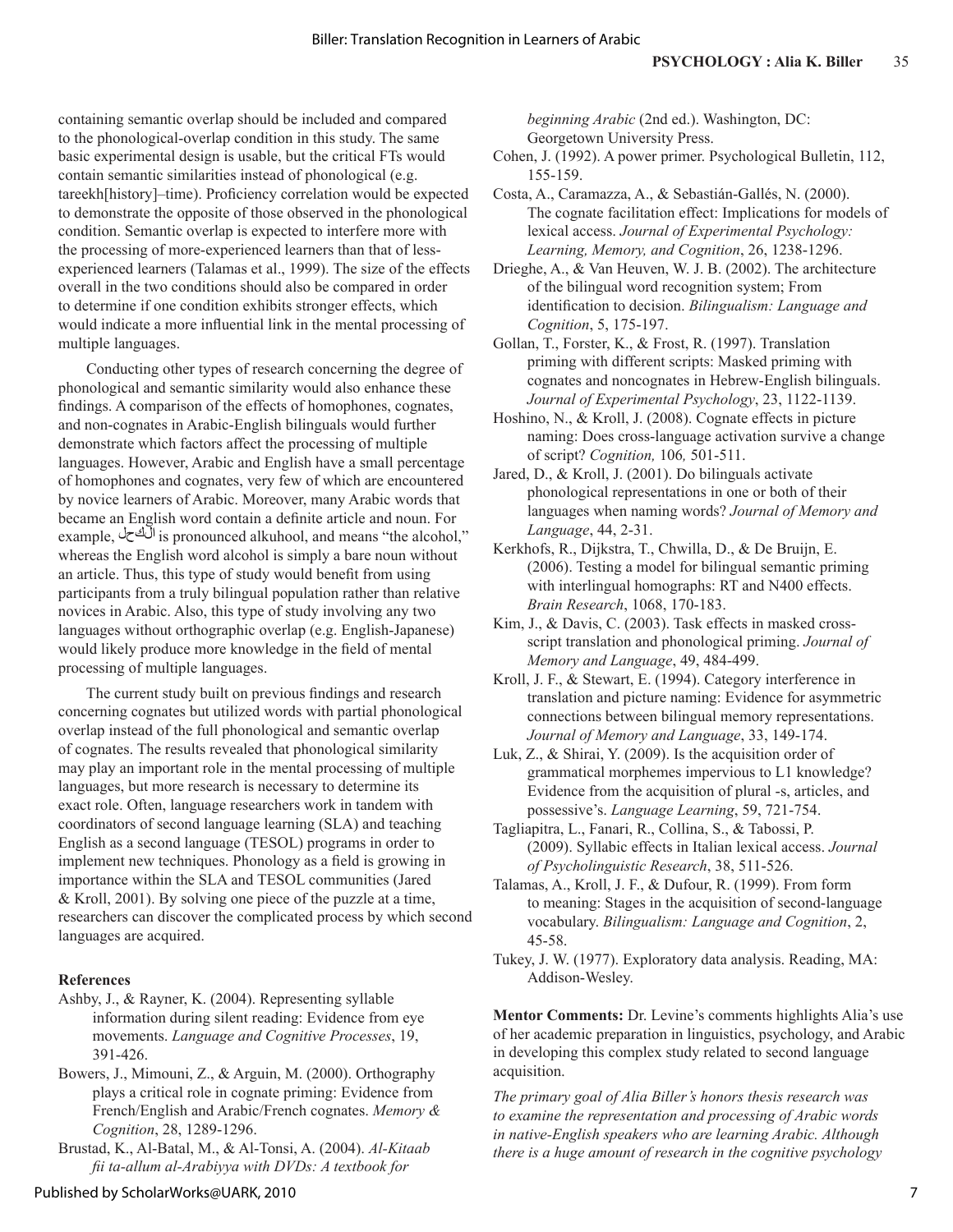36 INQUIRY Volume 11 2010

*of bilingualism, there is little research on bilinguals whose two languages are written in different scripts, and, to our knowledge, none on the pairing of English and Arabic. By examining learners relatively early in the acquisition of a second language, and across a range of proficiencies, Alia was able to find evidence of phonological overlap between the representation of Arabic and English words. This suggests that even in these two languages that do not share a script, reading Arabic words activates (irrelevant) English words that share sound information, especially among learners of Arabic with relatively-low proficiency. This research has theoretical implications for how a second language is mapped onto one's native language during acquisition, and potentially has practical implications for how second-language-acquisition programs might be fine-tuned to help students increase their proficiency more quickly. We will be presenting these findings at the 51st Annual Meeting of the Psychonomic Society in St. Louis in November, 2010. Alia's research represents the culmination of two-and-a-half years of collaboration between us, and is my laboratory's first foray into bilingualism research. This was made possible by her desire to prepare herself for a career in linguistics. Her interest in Arabic, language in general, and psychology, made this project a natural for us to work on together, and would not have happened if not for her sharp focus on her goal. It is very rewarding that Alia will be continuing her studies in the Master's in Applied Linguistics program at Boston University beginning in Fall, 2010, and that we will be able to continue our collaboration on this research.*

## **Appendix:** Experimental stimuli

## **Key to layout**

Arabic Word, English Translation (English sound) (English Transliteration): classification and number of letters

Control: Arabic Word, English Translation (English Transliteration): classification and number of letters

## **Beginning Overlap Stimuli**

 , Also (eye) (eyedan): adv4 ف£لاً, Really( faalan): adv4 , History (tar) (tareekh): noun5 , Area/region (mintaqa): noun5 , Friend (saw) (saahib): noun4 , Evening (msaa): noun4 , Book (key) (ketaab): noun4 , Father (waalid): noun4 , Army (Jay) (jaysh): noun3 **جيش** , Literature (adaab): noun3 **سورة** , Picture (sue) (suura): noun4 **نهار** , Daytime (nehaar): noun4  **جريدة** , Newspaper (jar) (jareeda): noun5 **مدينة** , City (madeena): noun5

 **ليلة** , Night (lay) (layla): noun4 **خالة** , Maternal aunt(khaala): noun4  **سياحة** , Tourism (sea) (seeyaha): noun5 **رسالة** , Letter (resaala): noun5  **بريد** , Mail, post (bar) (bareed): noun4 **غداء** , Lunch (ghadaa): noun4  **ورقة** , Piece of paper (war) (waraqa): noun4  **فّموظ** , Employee (muwathafa): noun4

 **مّحما** , Bathroom (ham) (hammam):noun4

مجلة , Magazine( majalla): noun4

## **Middle Overlap Stimuli**

 **مترجم** , Translator (gym) (mutarjim): noun5 **موضوع** , Subject (mowdoaa): noun5  **ةلواط** , Table ( wheel) (teweela): noun5 **ةلئاع** , Extended family (aaila): noun5  **مكتبة** , Library (tab) (maktaba): noun5 **مسلسل** , T.V. series (musalsal): noun5  **حقيقة** , Actual, real (key) (hakekeya): adj5 **متأخر** , Late (mutakher): adj5  **طفولة** , Childhood (fool) (tafoola): noun5 **بناية** , Building (benaaya): noun5  **تجارة** , Trade (jar) ( tejaara): noun5 **مدرسة** , School (madrasa): noun5  **إقتصاد** , Economics (tea) (iqtesaad): noun6 **محاضرة** , Lecture (muhadera): noun6  **مباراة** , Game (bar) (mubaara): noun6 **مستقبل** , Future (mustaqbal): noun6  **علاقة** , Relationship (lack) (3laaqa): noun5 **أسبوع** , Week (usbooa): noun5  **مهندس** , Engineer (hand) (muhandis): noun5 **وزارة** , Ministry (wezaara): noun5  **مقالة** , Article (call) (muqaala): noun5 **خامعة** , University (jaamiaa): noun5  **منتصف** , Middle (toss) (muntasof): adj5 **مشغول** , Busy (mushghool): adj5

## **End Overlap Stimuli**

 **دائمان** , Always (man) (da-imaan): adv6 **بسرعة** , Quickly (bisuraa): adv5  **أخبار** , News (bar) (ikhbaar): noun5